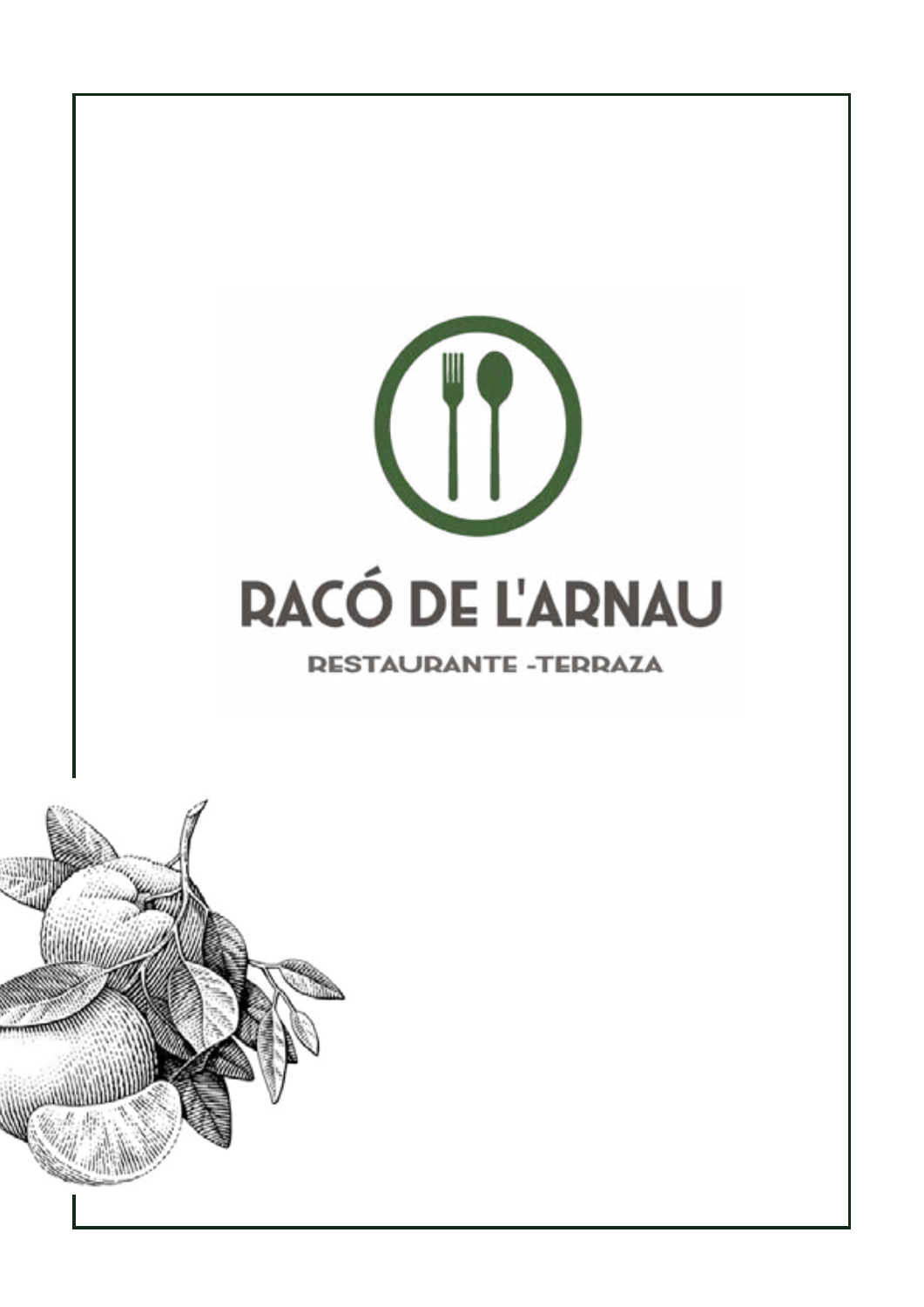Calamar de nuestra playa Plancha. 16,50 €. *Grilled Squid from our beach*

#### **Entrantes /** *Starters* Jamón Ibérico de Bellota al corte, 50gr. 16€ / 100gr. 22,00€ *pan de Hogaza y tomate rallado. Acorn-fed Iberian Ham (hand cut), bread loaf and grated tomato* Cecina de León 50gr. 14,85€ / 100gr. 21,30€. *con Aceite de Arbequina y pimienta de Sichuan. León Beef Jerky with Arbequina oil and Sichuan pepper* Quisquilla de Santa Pola 150gr. / 17,50€. *Shrimp from Santa Pola* Gamba de Denia 100gr. / 21,00€. *Denia Prawn.* Gamba Blanca 14.50€. *white Prawn* Ensaladilla Rusa. 7,50€. *Russian Salad* Ostras Guillerdau. 3,90€/Ud. *Guillardeau Oysters* Sepia con mahonesa. 9,50€ *Cuttlefish with mayonnaise* Tartar de Atún con huevo Frito. 16,50€ Sin Trufa, con Trufa 23,00€. *Tuna Tartar with Fried Egg. 16,50€ without Truffle, with Truffle 23,00€* Carpaccio de gamba de Denia y aceite de lima y Jengibre. 21,50€. *Denia Prawn Carpaccio with ginger and lime oil*  Quesos de aquí y de allí con acompañamiento de frutos rojos. 12,95€. *Assorted Cheese with nuts* Anchoas de Santoña "Ortiz" 3,50€/Ud.  *Acompañadas de Mantequilla de Oveja y pan Torrado. Ortiz Anchovies with sheep butter and toast* **Ensaladas /** *Salads:* Ensalada Valenciana, 12,60€. *Lechuga Fresca, Tomate, anahoria, Atún, Aceitunas, Pepino, Cebolla Tierna y Atún. Valencian Salad, fresh lettuce, tomato, carrot, tuna, olives, cucumber and spring onion* Tomate Valenciano con Ventresca y Encurtidos. 12,90€. *Valencian Tomato with ventresca (white tuna belly) and pickles* Ensalada de Vieiras y Langostinos con vinagreta de frutos secos. 15.30€. *Scallops and King Prawns Salad with oriental vinaigrette* **DACO DE L'ADNAU**

## **Entrantes Calientes /** *Hot Starters:*

Croqueta de Cocido. 2,50€. *Stew Croquette* 

Croqueta de Jamón Ibérico. 2,50€. *Iberian Ham Croquette*

Croqueta de Marisco. 2,50€. *Seafood Croquette*

Patatas Bravas con All-i-oli. 7,90€.

*Spicy Potatoes with All-i-oli (garlic mayonnaise), tomato sauce and paprika*

Mollejas de cordero con ajitos tiernos. 12,90€. *Lamb Sweetbreads with green garlic*

Pulpo a la parilla 18,50€.  *con puré de patata trufado y pimentón de la Vera. Grilled Octopus with truffled mashed potato and Vera paprika*

Flor de Alcachofa 6,00€/Ud. sin Trufa/ Con 7,50€  *con mit-cuit de foie Natural y \*trufa rallada. \*(Producto de Temporada). Artichoke with mi-cuit natural foie and grated \*truffle. \*(Seasonal product)* 

Sepia Plancha con Aceite Infusionado de Perejil. 15,50€. *Grilled Cuttlefish with parsley infused oil*

Clochinas al Vapor "Autentica Valenciana" \*(producto de Temporada) 11,50€. *Steamed Clochinas (Valencian mussels) \*(seasonal product)*

Tellinas plancha. 13,50€. *Grilled Coquina Clams*

Zamburiñas Plancha. 2,75€. Ud *Variegated Scallops*

Lagrimas de Pollo Crujiente 8,50€. / 8 Uds *Lagrimas de Pollo Crujiente 8,50€. / 8 Uds*

Figatell con Ajos Tiernos y Lágrimas de Parmentier. 11,25€. *Figatell with Green Garlic and Parmentier TearsLagrimas de Pollo Crujiente* 

Brocheta de Langostino Riz 2,30€/Ud.

*Riz King Prawn SkewerBrocheta de Langostino Coco-Curry*  Brocheta de Langostino Coco-Curry 2,30€ / Ud.  *Coconut-Curry King Prawn Skewer* 

Servicio de pan con Tomate y All-i-oli de Ajo Asado 2,00€ (por persona).





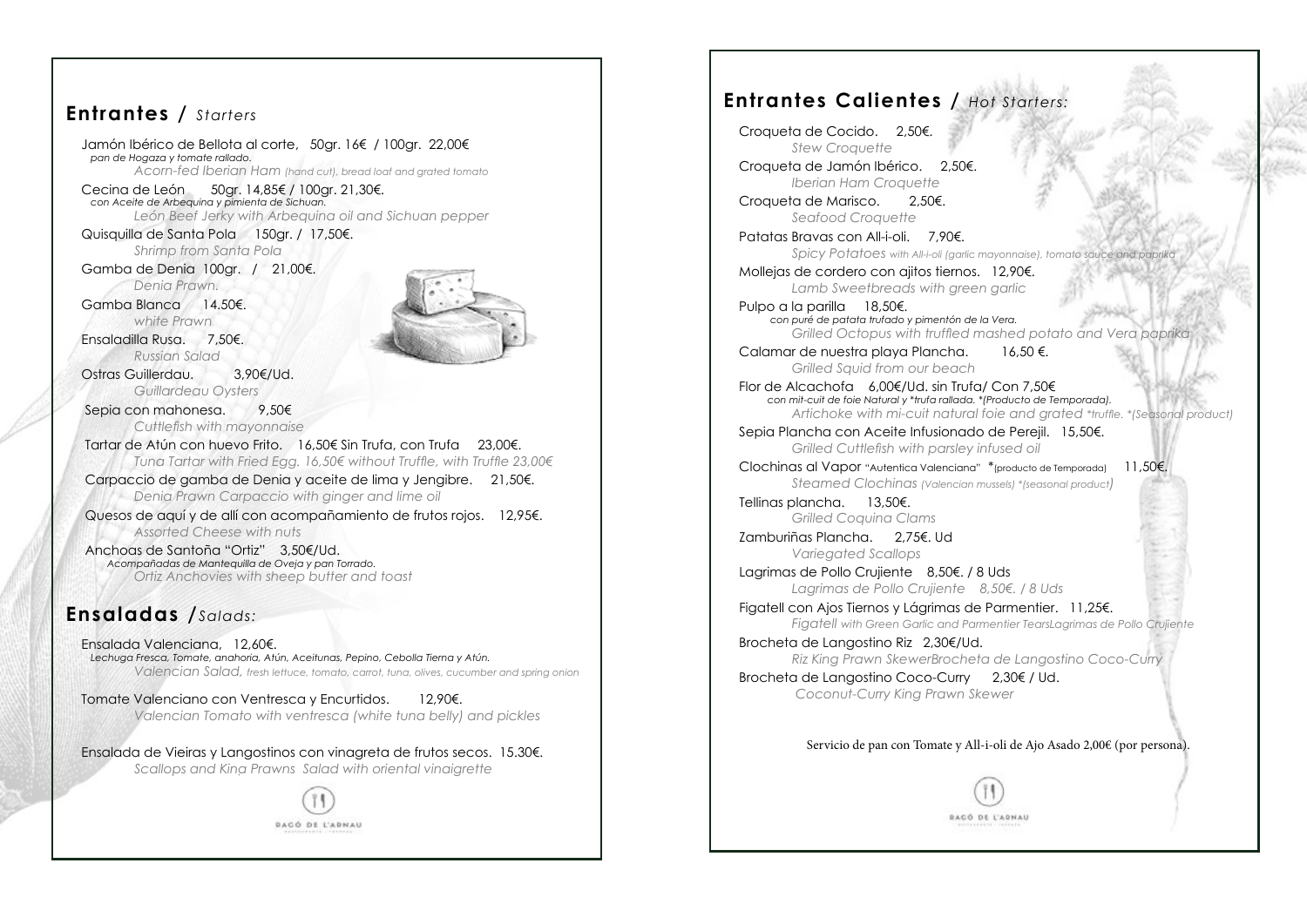

### **Arroces Secos/***Dry Rice:*

Paella Valenciana. 14,50€. *Garrafón, Judía Verde, Pollo de Corral, Conejo, caracoles y \*Alcachofas \*(Producto de Temporada)*



*and \*artichokes. \*(seasonal product).* 

Arroz del Senyoret 15,50€. *Rice "del Senyoret" (in fish broth).*

Paella de Pato, Setas, Foie y Alcachofas. (Temporada) 16,90€. *Paella with Duck, mushrooms, foie and artichokes. (Seasonal).*

Arroz de Carabineros 22,50€. *Rice with red Prawns.*

Arroz con Bogavante 22,50€. *Rice with clawed Lobster.*

Arroz Negro 15,50€. *Black Rice (with squid ink).* 

Paella de Chipirones y Ajos Tiernos 18,50€.

*Paella with baby squids and green garlic.*

Paella de Verduras 14,50€. *Paella with Vegetables* 

# **Arroces Melosos/** *Creamy Rice:*

Arroz de Bogavante 22,50€ *Rice with clawed Lobster.* Arroz de Pato con setas y \*Alcachofas. \*(Producto de Temporada) 18,50€ *Rice with Duck, mushrooms and \*artichokes. \*(seasonal product).*

Arroz de Verduras 14,50€ *Rice with Vegetables*

 Arroz de Pollo de Corral, Conejo y Verduras 14,50€ *Rice with free-range Chicken, Rabbit and vegetables.* 

Arroz de Gambas y Sepia 16,90€ *Rice with Prawns and Cuttlefish.*